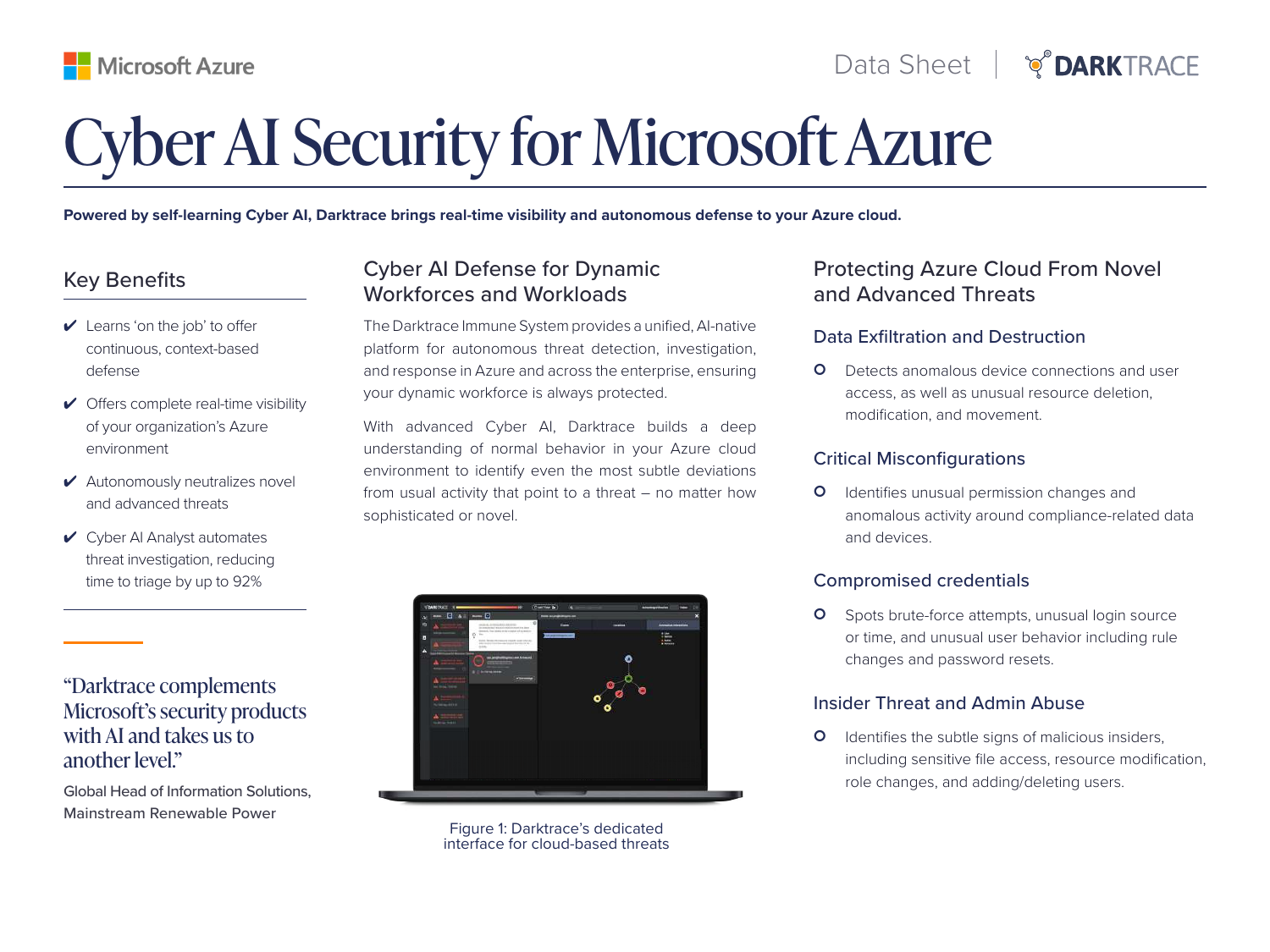## An AI-Native Solution for Azure Cloud Security

The Darktrace Immune System continuously monitors all Azure cloud traffic via Darktrace osSensors: lightweight, host-based server agents that allow Darktrace's Cyber AI to build rich behavioral models for workforce and workload activity.

Each osSensor feeds traffic to a local Darktrace vSensor, which then feeds the relevant metadata to a Darktrace master probe in the cloud or corporate network for analysis.

Darktrace's Security Module for Azure provides additional visibility, allowing for Cyber AI-powered monitoring of management activity, user access, and resource creation. Monitoring is achieved via HTTPS requests made with an authenticated token to the Microsoft Graph API.

With its bespoke, continuously evolving knowledge of how your business operates in the cloud, Darktrace's Cyber AI can put behavior in context and spot deviations from normal activity that point to an emerging threat.

This comprehensive view allows the Darktrace Immune System to deliver defense across all your Azure services, including:

- **O** Azure DevOps **O** Virtual Machines **O** Azure SQL **O** Blob Storage
- **O** CosmosDB **O** Queue Storage
- **O** Azure Active Directory **O** File Storage
- **O** Azure Function **O** Table Storage

## "Darktrace AI adapts while on the job, illuminating cloud infrastructure in real time and allowing us to defend the cloud with confidence."

Jason Barr, CISO, Aptean



Figure 2: The Darktrace Immune System ensures your dynamic workforce is always protected.

## Autonomous Defense: Darktrace Immune System

#### **Detect**

**O** With self-learning AI, the Darktrace Immune System can detect the sophisticated and novel threats that policy-based controls simply can't.

#### Respond

**O** Darktrace Antigena is the world's first Autonomous Response technology that can interrupt attacks on your behalf, at machine speed and with surgical precision.

#### Investigate

**O** Combining human security expertise with AI for the first time, Darktrace's Cyber AI Analyst automatically investigates every threat and reports on the full scope of incidents – reducing triage time by up to 92%.